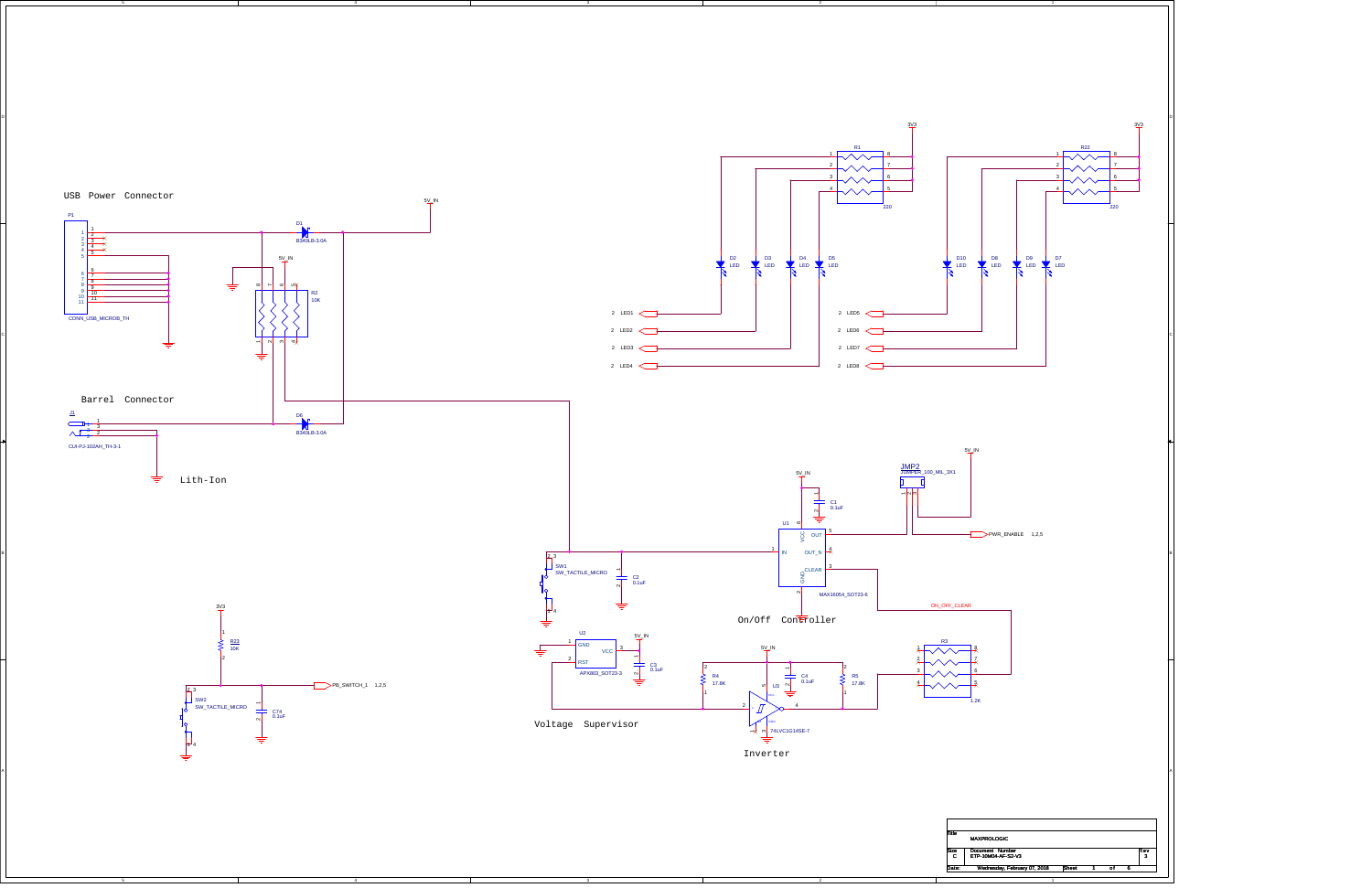

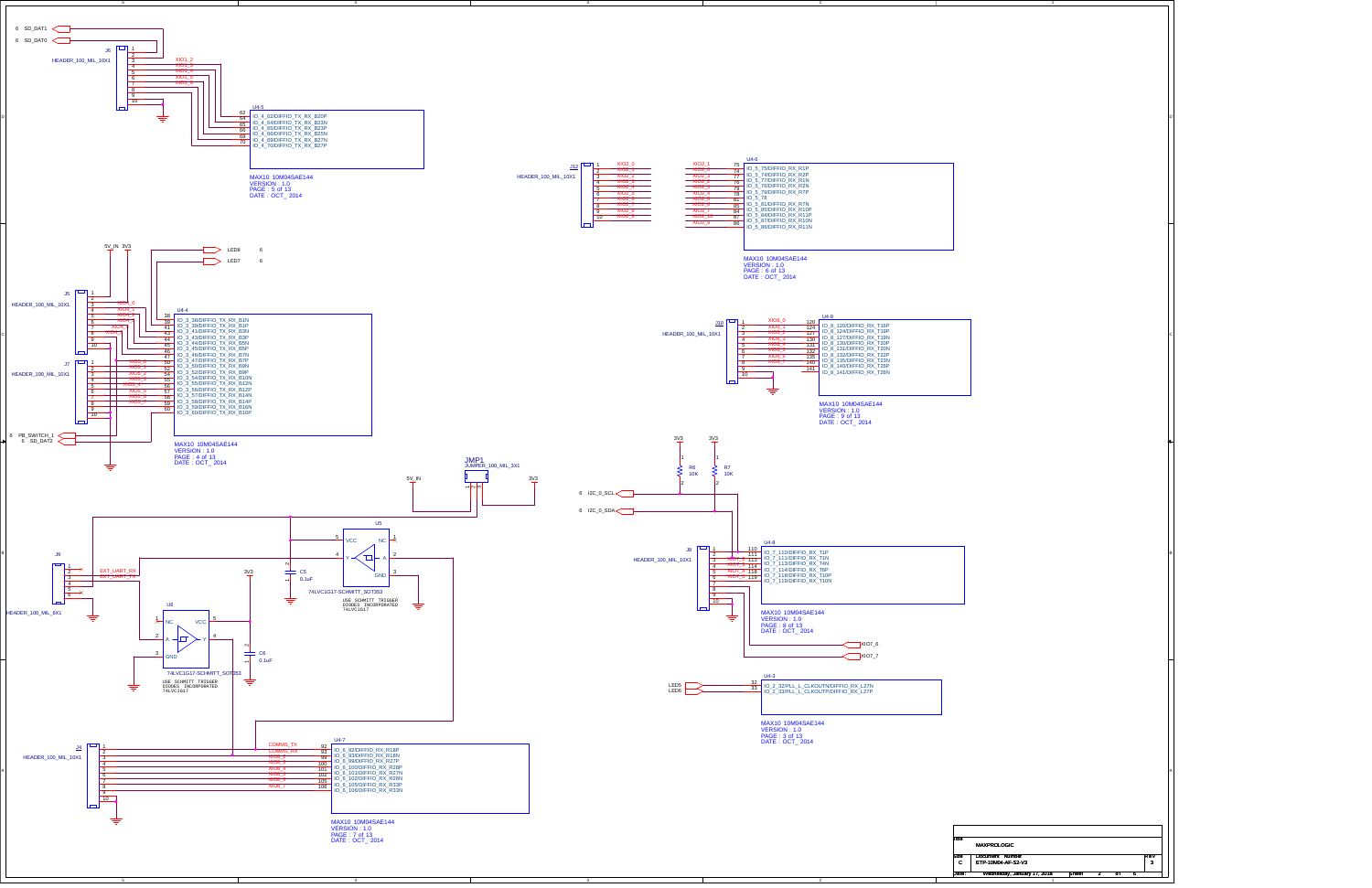B

A



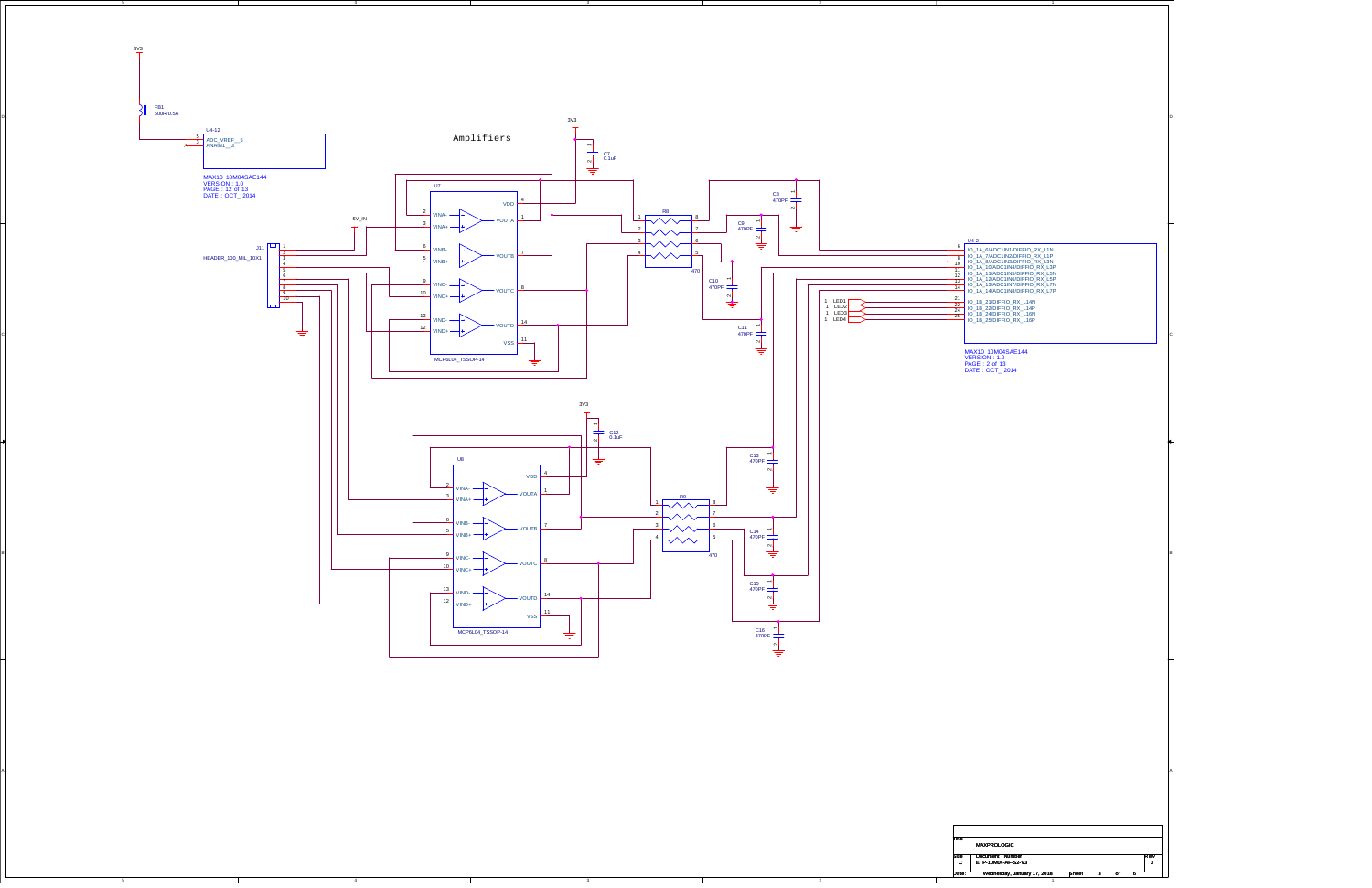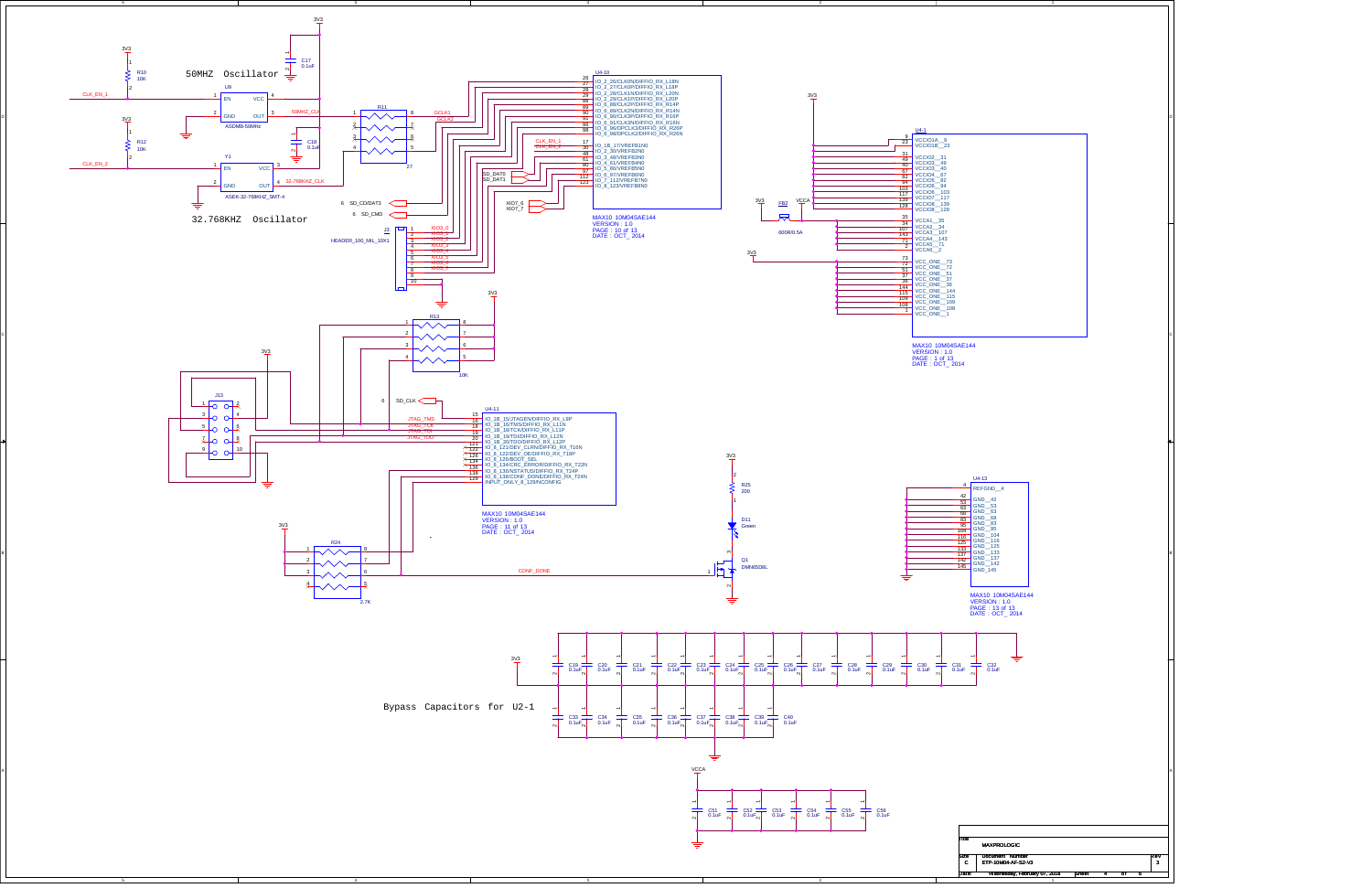4

3

B

A

Buck Switching Regulator